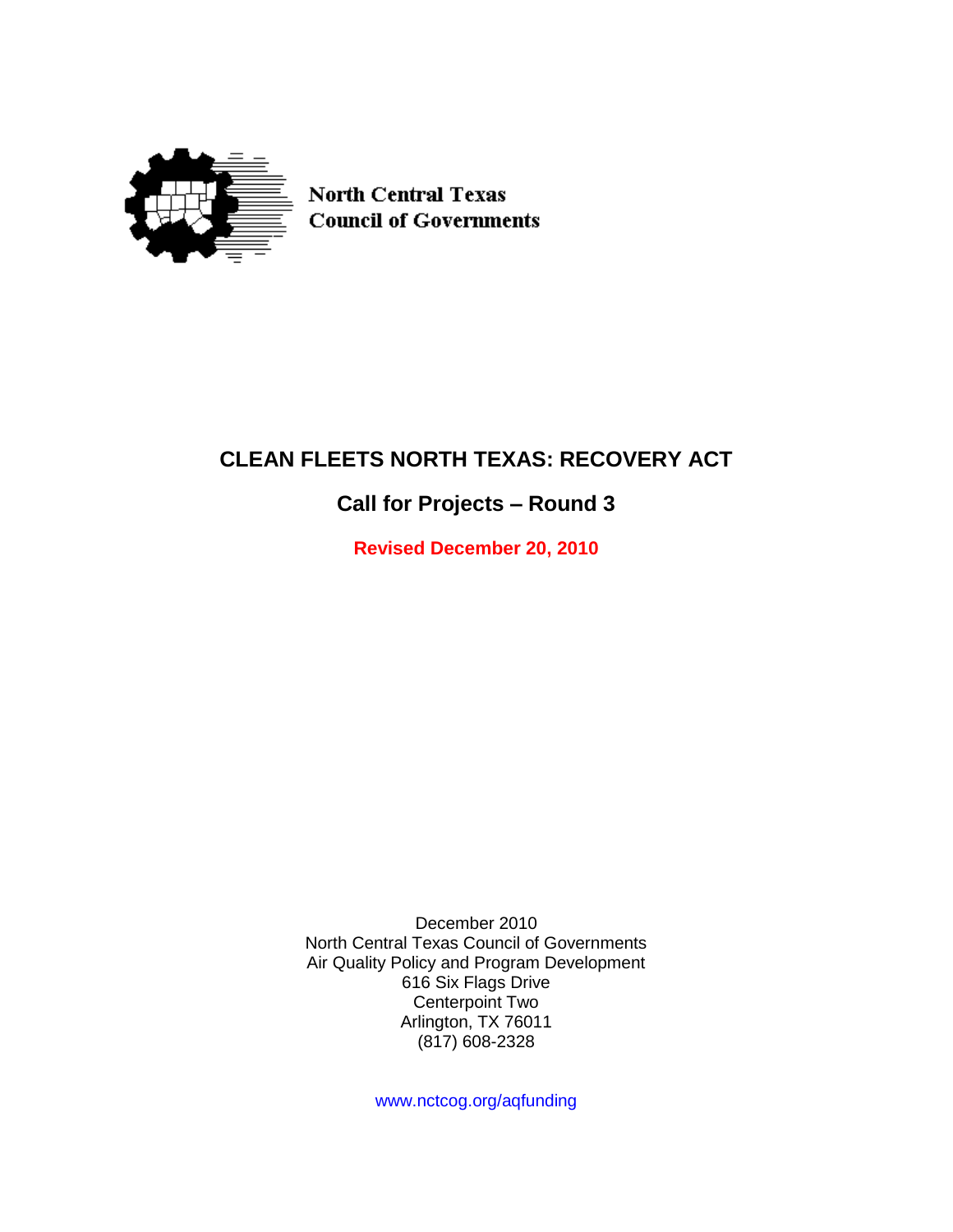## **CONTENTS**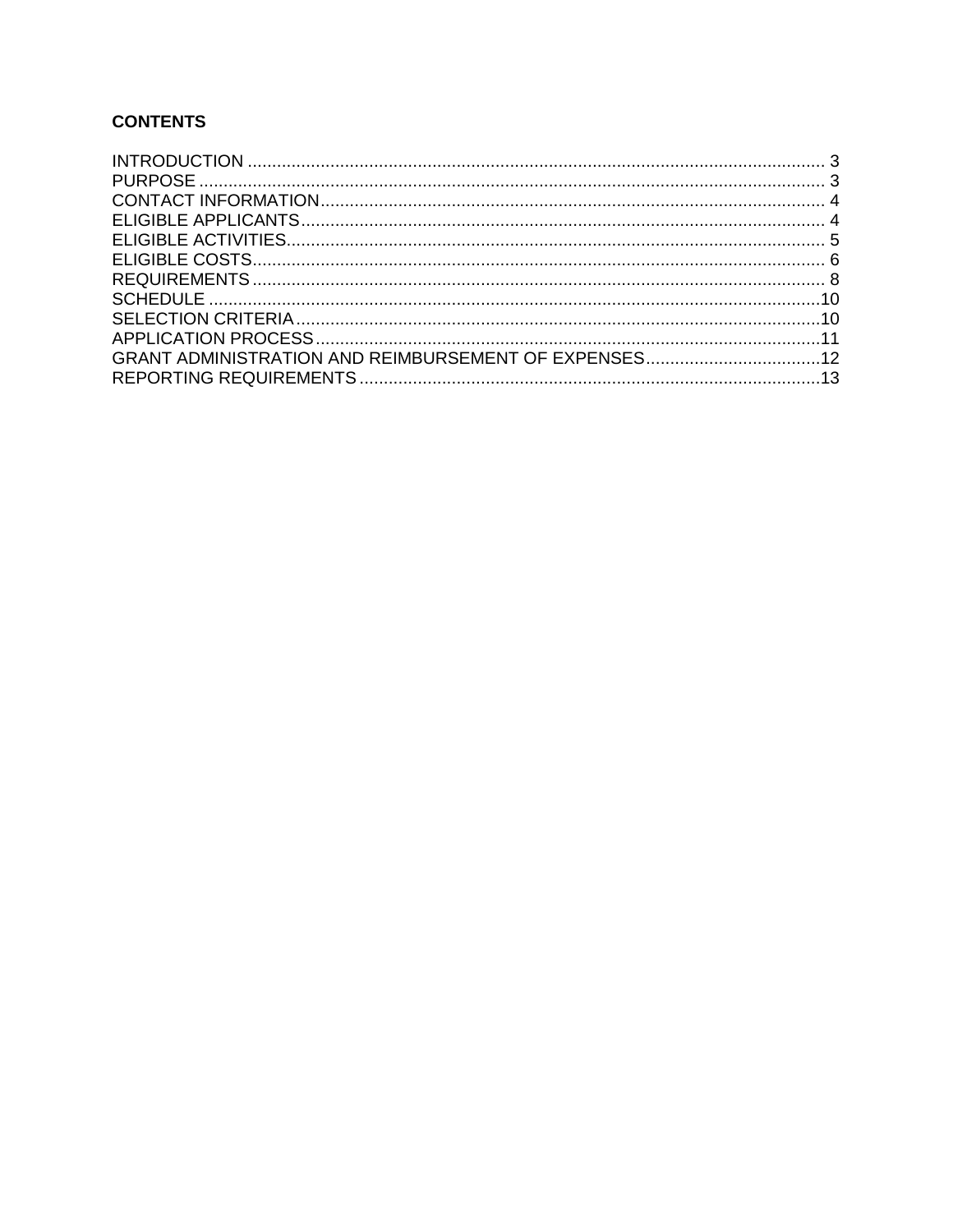## <span id="page-2-0"></span>**INTRODUCTION**

The Clean Fleets North Texas: Recovery Act Round 3 Call for Projects (CFP) was established to provide financial assistance for projects which increase the use of alternative fuels and advanced technology vehicles through the purchase or conversion/repower of vehicles as well as the upgrade/expansion of existing eligible alternative fuel refueling stations in the Dallas-Fort Worth (DFW) ozone nonattainment area. The counties within this area currently include Collin, Dallas, Denton, Ellis, Johnson, Kaufman, Parker, Rockwall, and Tarrant County. This program will prioritize implementation of new vehicle and infrastructure investments in the two focus areas: the Electric Emphasis Area, which includes plug-in electric vehicles (PEVs), plug-in hybrid-electric vehicles (PHEVs), hybrid-electric vehicles (HEVs), and recharging infrastructure; and the Natural Gas (NG) Emphasis Area, which includes natural gas vehicles (NGVs, both compressed and liquefied) and refueling infrastructure. In addition, eligible applicants are invited to submit requests to fund other eligible alternative fuel and advanced technology projects. Funds for this CFP are made available through a grant from the Transportation Energy Efficiency Alternative Fuels and Technology Stimulus Grant Program of the Texas Comptroller of Public Accounts. The CFP is being administered by the North Central Texas Council of Governments (NCTCOG) and is consistent with the requirements set forth in the Texas Comptroller of Public Accounts' Request for Applications (RFA), dated September 19, 2009.

This document contains criteria for grants awarded through the Clean Fleets North Texas: Recovery Act Round 3 CFP.

## <span id="page-2-1"></span>**PURPOSE**

The objectives of this CFP are to increase the use, availability, and awareness of alternative fuels and advanced technology vehicles; create and preserve jobs; improve air quality and address climate change by reducing emissions; and reduce petroleum consumption in the counties designated as nonattainment for the pollutant ozone in the North Central Texas region. The CFP will complement the growing interest in alternative fuel use among fleets in the DFW region due not only to environmental concerns, but also to economic issues, shifting energy policies, and an overall desire to show leadership and innovation.

Nine counties in the DFW area have been classified as moderate nonattainment under the National Ambient Air Quality Standard for ozone. This means that ground-level ozone concentrations in these counties exceed the federal health-based limit as set forth by the Environmental Protection Agency (EPA). Ozone is formed when nitrogen oxides ( $NO<sub>x</sub>$ ) and volatile organic compounds (VOC) react in the presence of sunlight and heat. Numerous efforts are being implemented to reduce emissions that contribute to ozone formation. Projects implemented through this funding opportunity will support efforts to reduce ozone concentrations and petroleum use; thereby, improving air quality in the region. Implementation of this program will further enhance air quality by achieving reductions in particulate matter  $(PM_{2.5})$ , carbon monoxide (CO), and mobile source air toxics, and GHGs. Map 1 illustrates the DFW nine-county ozone nonattainment area.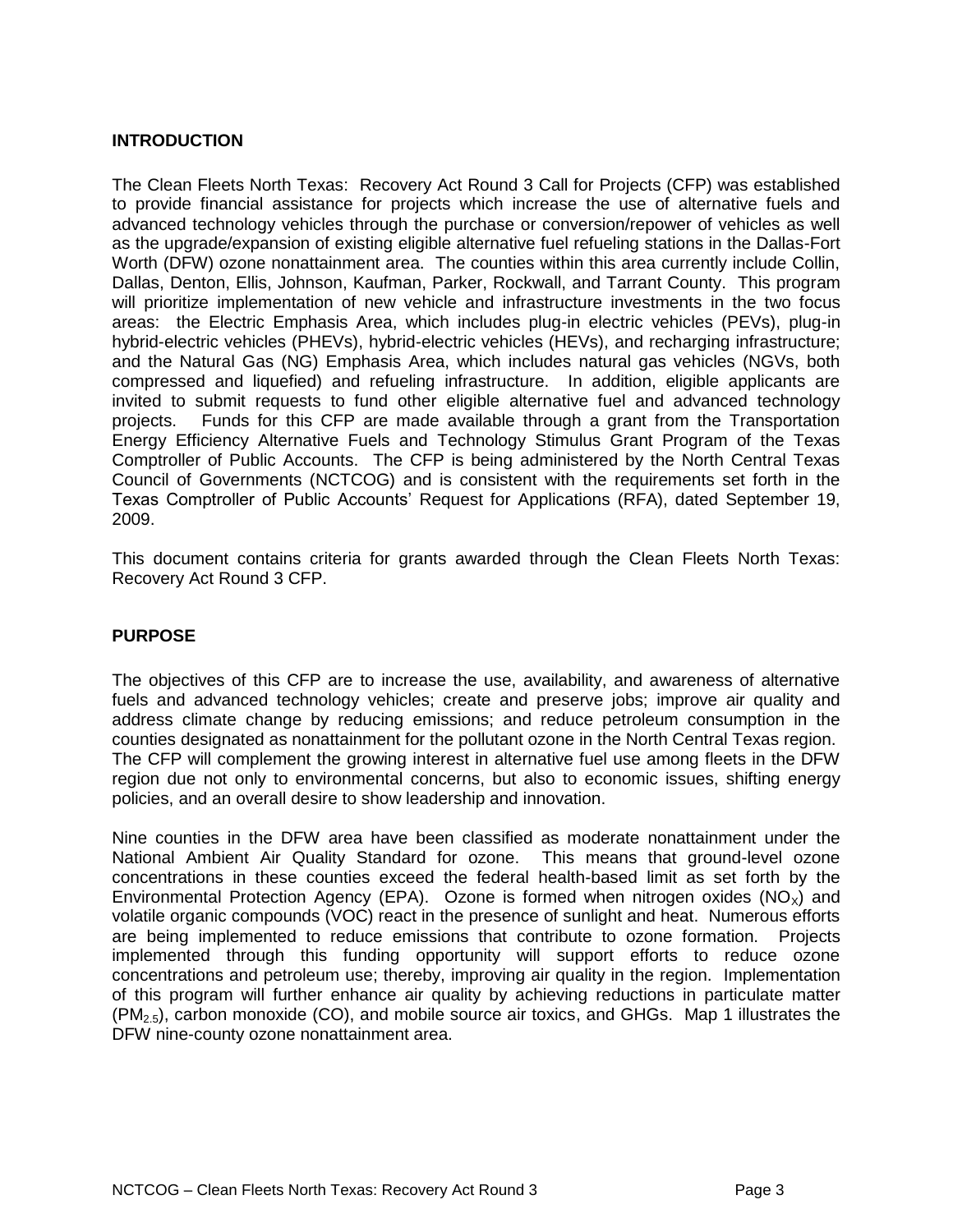

**Map 1: DFW OZONE NONATTAINMENT AREA**

#### <span id="page-3-0"></span>**CONTACT INFORMATION**

CFP information, including application forms, is available at www.nctcog.org/aqfunding. Potential applicants may also contact NCTCOG staff with any questions or comments:

**Project Lead – Project Lead – Natural Gas Emphasis Area Electric Emphasis Area Propane Projects Ethanol and Biodiesel (Infrastructure Only)**

Lori P. Clark **International Community** Contract and *Jenny Danieau* (817) 695-9232 (817) 608-2342 [lclark@nctcog.org](mailto:lclark@nctcog.org) [jdanieau@nctcog.org](mailto:jdanieau@nctcog.org)

Senior Transportation Planner Senior Transportation Planner

**NCTCOG** 616 Six Flags Drive Centerpoint Two Arlington, Texas 76011

#### <span id="page-3-1"></span>**ELIGIBLE APPLICANTS**

This CFP is available to governmental entities located within the nine-county DFW ozone nonattainment area. Eligible governmental entities are defined as State agencies and political subdivisions. State agencies include, but are not limited to: a board, commission, department, office, or other agency in the executive branch of State government that is created by the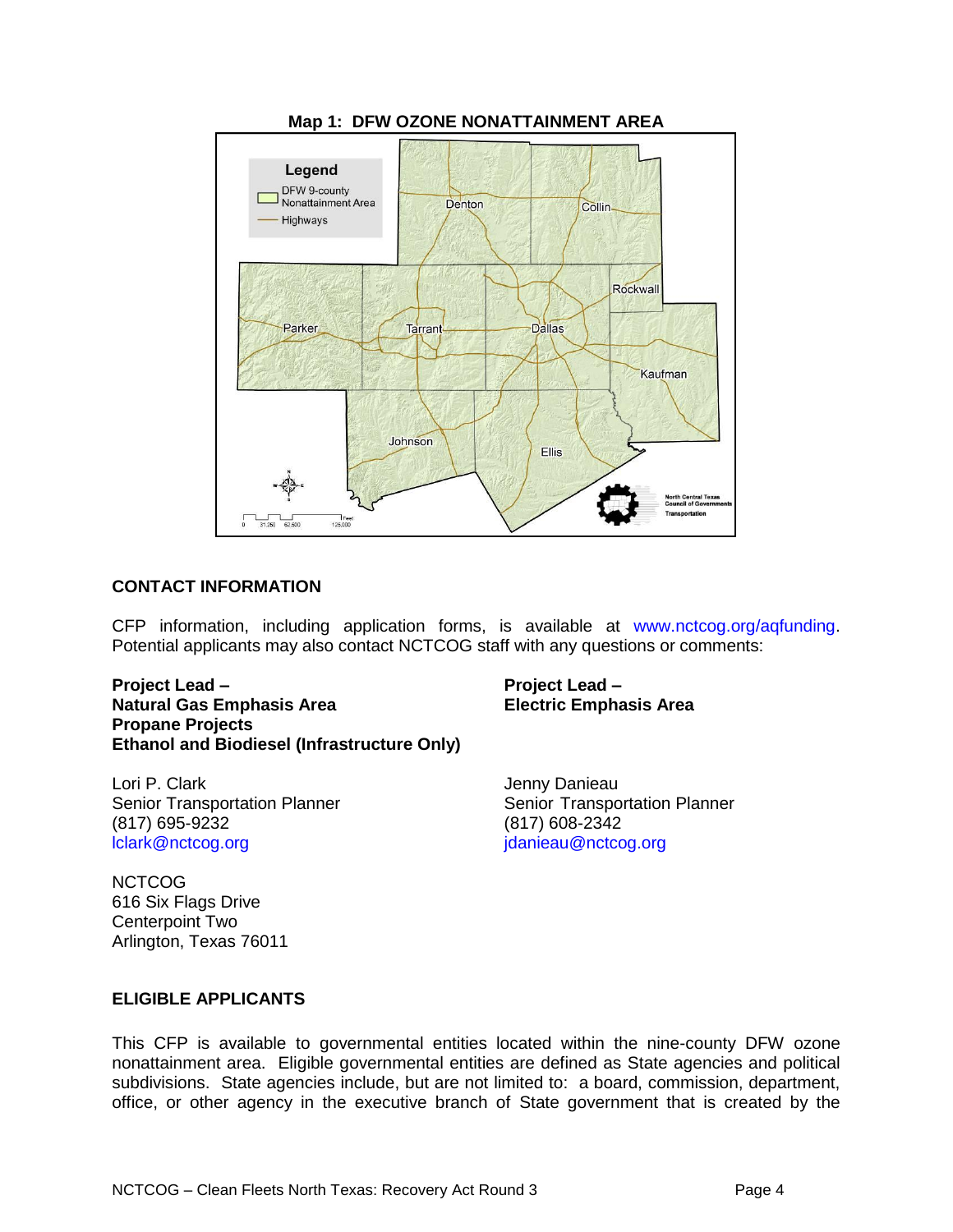constitution or a statute of this State, including a river authority and an institution of higher education as defined by Section 61.003, Education Code; the legislature or a legislative agency; or the Supreme Court of Texas, the Court of Criminal Appeals of Texas, a court of appeals, a State judicial agency, or the State Bar of Texas. Political subdivisions include, but are not limited to: a county; a municipality; a public school district; or a special-purpose district or authority.

In addition, private-sector entities which operate vehicles under contract to an eligible governmental entity may apply, provided that the term of the contract exceeds the length of the required Activity Life. Entities which wish to apply for funds must have adopted the Clean Fleet Vehicle Policy prior to submitting an application. Entities that have adopted the policy must be in compliance with all policy requirements, including annual reporting, in order to be eligible for funding. For more information on the Clean Fleet Vehicle Policy, or to check your organization's status, please visit [www.nctcog.org/fleetpolicy.](http://www.nctcog.org/fleetpolicy)

## <span id="page-4-0"></span>**ELIGIBLE ACTIVITIES**

## **Vehicles**

Grants may be used for the purchase/lease of vehicles and conversion/repower of vehicles to alternative fuels. Only on-road, highway-certified vehicles that fall within the following categories will be considered for funding:

- 1. Dedicated NGVs, both compressed natural gas (CNG) and liquefied natural gas (LNG)
- 2. PEVs, PHEVs, and HEVs
- 3. Dedicated propane vehicles

All vehicles, vehicle conversion systems, and repowers must be approved by the EPA or California Air Resources Board (CARB) to be eligible for funding. For conversion/repower projects, a Certificate of Conformity, EPA/CARB engine certification, or other documentation of EPA/CARB approval of a conversion system or engine configuration must be submitted with application. Projects which involve the leasing of new vehicles must meet the eligibility terms for new vehicle purchase and the lease term must meet or exceed the project required Activity Life for a new purchase. Project-specific Activity Life is as follows:

- Light-duty vehicle projects: Five years.
- Heavy-duty vehicle projects: Seven years.

While the replacing of an existing vehicle or engine with a vehicle or repower purchased from this funding is not required, it is encouraged and may be scored higher during evaluation. For an existing vehicle or engine to be considered a replacement, the remaining life of the vehicle or engine must be equal to or greater than half of the Activity Life of the new purchase. In addition, if the NCTCOG awards the project as a replacement, the vehicles and engines being replaced must be rendered permanently inoperable and disposed of in an environmentally responsible manner and in accordance with local disposal laws. Destruction of a vehicle generally will require drilling a three-inch hole in the engine block, cutting the frame of the chassis in a 75 percent wedge, and recycling salvageable materials, but may include other permanent destruction methods. An engine may be retired by drilling method previously mentioned or by sending it to a remanufacturing facility. The facility will be operated by or authorized by the original engine manufacturer to remanufacture the engine. The process will include removing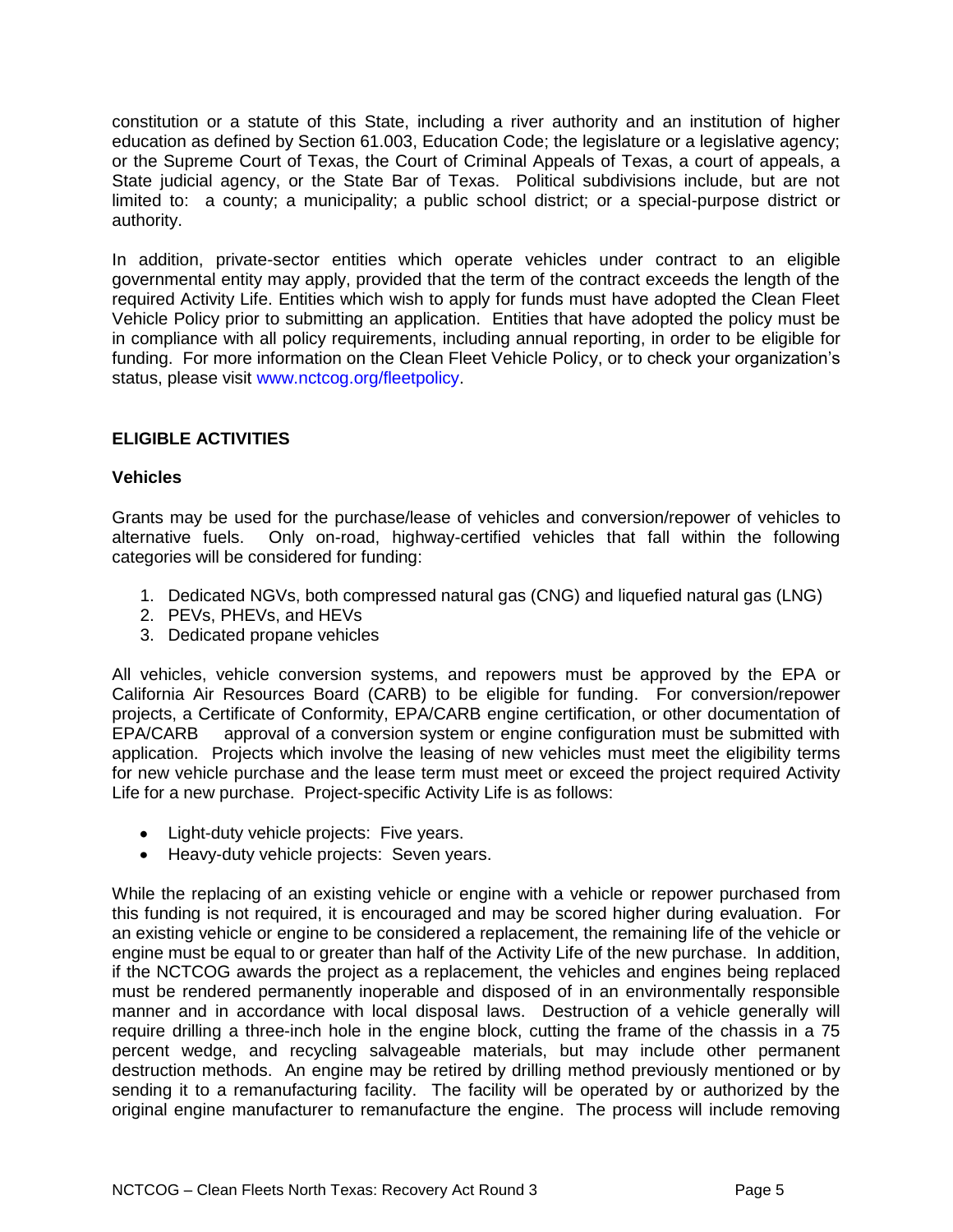all parts and using the old block to build a remanufactured engine with a new serial number. (This option does not include sending the engine to a rebuild facility.)

#### **Infrastructure**

Grants may be used for upgrading/expanding existing alternative fuel vehicle refueling sites that are on government-owned property. To be eligible, the site must currently offer Biodiesel, CNG, LNG, Liquefied Petroleum Gas (Propane), Ethanol (E85), or Recharging Electrification Infrastructure for electric vehicles. The proposed upgrade/expansion of the station must result in the ability to refuel with NG and/or electricity. Projects may be proposed that include both eligible fuel types (NG and/or electric) at the same location or at different locations. Projectspecific Activity Life is as follows:

Alternative Fuel (CNG, LNG, Propane, Ethanol (E85), and/or Biodiesel) Refueling/Recharging Facilities: Seven years.

Equipment to dispense and store natural gas and electricity to be used as fuel is eligible for funding. Tanks, dispensers, signage, hoses, and related equipment to store and pump natural gas as well as electric vehicle charging stations for on-road vehicle use is eligible. All equipment must meet the Texas Department of Agriculture Weights and Measures requirements for dispensing units and Texas Commission on Environmental Quality requirements for storage tanks. All applicable local laws and zoning requirements must be met and documented.

## <span id="page-5-0"></span>**ELIGIBLE COSTS**

Each grant recipient must supply a minimum cost share of at least twenty percent (20%) for the project as a whole. Included below are the costs eligible for reimbursement for each type of Activity.

#### **Vehicle Purchase/Lease**

The grant recipient may be eligible for reimbursement of up to 80 percent of the incremental cost of new vehicles, which shall be calculated based on the difference between the cost of the alternative fuel vehicle and the cost of a comparable conventional model, verified by manufacturer estimate, after all other applicable manufacturer and local/State rebates, tax credits, and cash equivalent incentives are applied. Awards for light-duty vehicle purchases may not exceed \$4,000 per vehicle and for heavy-duty vehicle purchases may not exceed \$8,000 per vehicle. At least one bid/quote for a comparable conventional vehicle and one bid/quote for the new vehicle purchase must be included.

Project applications must include the number of vehicles to be purchased or leased by each fuel type proposed for the project. Details regarding the type of vehicles to be purchased or leased must be identified.

Ineligible costs include but may not be limited to: fees associated with Buy Boards and financing.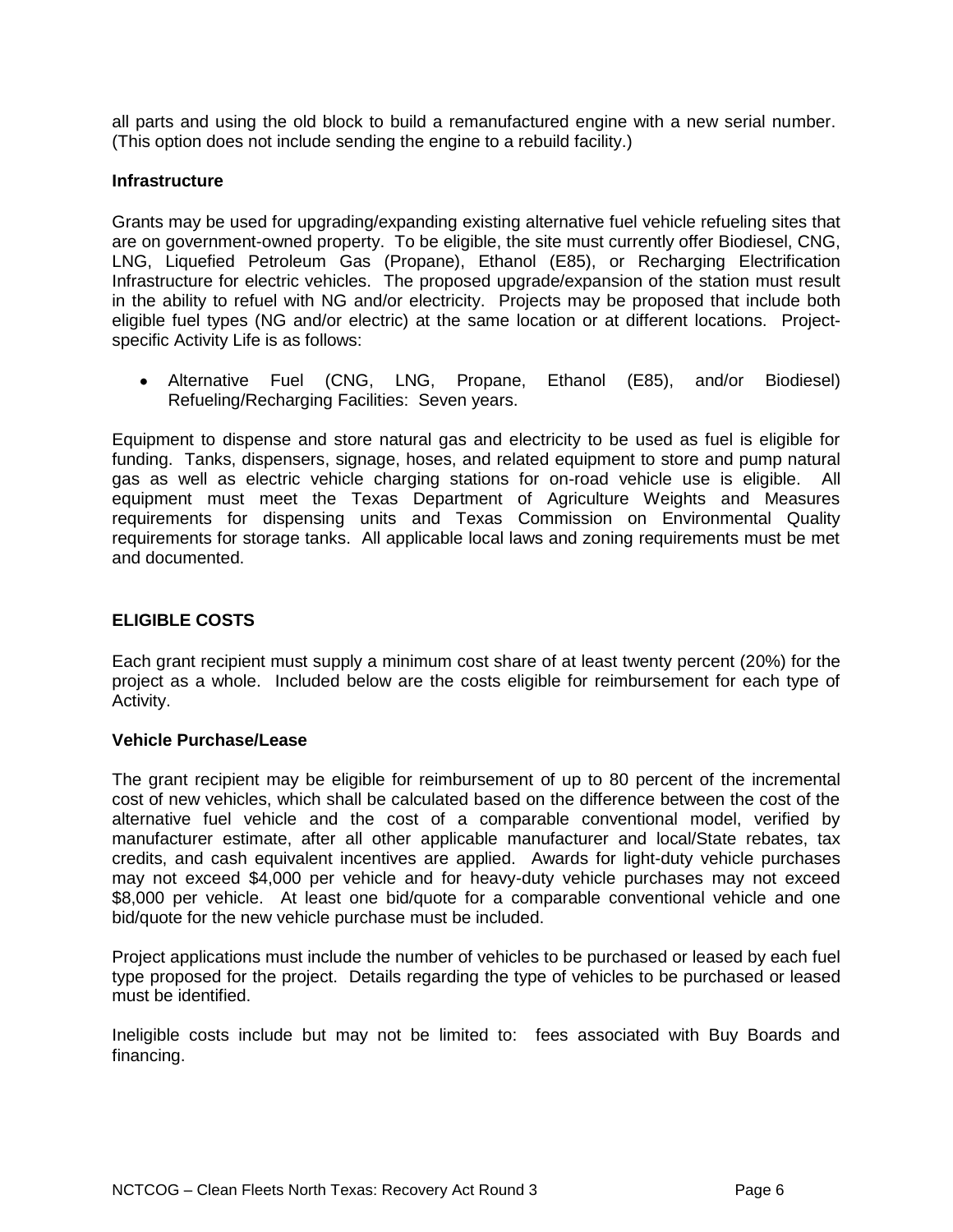### **Conversion/Repower**

The grant recipient may be eligible for reimbursement of up to 100 percent of the incremental cost of the conversion and repowering of vehicles for use of alternative fuels (i.e. vehicles originally designed to operate using diesel or gasoline, to be powered using NG or electricity). Eligible costs shall be based on the cost of the new fuel system plus installation, after all other applicable manufacturer and local/State rebates and cash equivalent incentives are applied. Funds are not available for non-fuel system upgrades such as transmissions and exhaust systems and should not be included in the incremental cost of the project. Conversions/repowers may be performed either on vehicles which already exist in the applicant's fleet, or newly-purchased conventional vehicles which are converted/ repowered prior to being placed into service.

Note that although conversion/repower activities can receive up to 100 percent grant funding, the overall project is subject to the twenty percent cost-share requirement. For purchases of new vehicles which are being converted prior to being placed into service, the purchase cost of the conventional vehicle serves as cost share. In the event a conversion/repower is being performed on a vehicle which already is in the applicant's fleet, the residual value of the existing vehicle, if any, may be used as in-kind match to apply toward the twenty percent cost-share requirement. In-kind match is only allowable on vehicle conversion/repower activities.

#### **Infrastructure**

The grant recipient may be eligible for reimbursement of up to 80 percent of the cost of alternative fuel refueling equipment. Funding can be used to purchase and install equipment only. Ineligible costs include but may not be limited to: fuel production; acquisition of property; construction; and retail operating expenses and fuel costs, including the incremental cost of fuels.

## **Internal Costs**

Administrative costs and other internal costs of the grant recipient—including but not limited to personnel expenses, internal salaries, indirect costs, and travel—are not eligible. This restriction also applies to situations where the grant recipient acts as a transporter for delivery of the grant-funded vehicles/equipment before or after its acceptance.

#### **Third-Party Fees**

Fees for a third-party consultant or dealer hired by the grant recipient to coordinate the application or manage and administer the grant-funded activities, including coordination of the work and submission of reports and paperwork to NCTCOG for the grant recipient, are not eligible. This restriction is not intended to limit the ability of the equipment supplier or installer to include reasonable and necessary costs for managing the work to be performed in the price of the vehicle, equipment, or installation services. The costs for professional services, including engineering and technical work, required for completion of the activity may be included, subject to the restrictions pertaining to that type of project. Per the Uniform Grant Management Standards (UGMS), the cost plus a percentage of cost method of contracting for professional services shall not be used.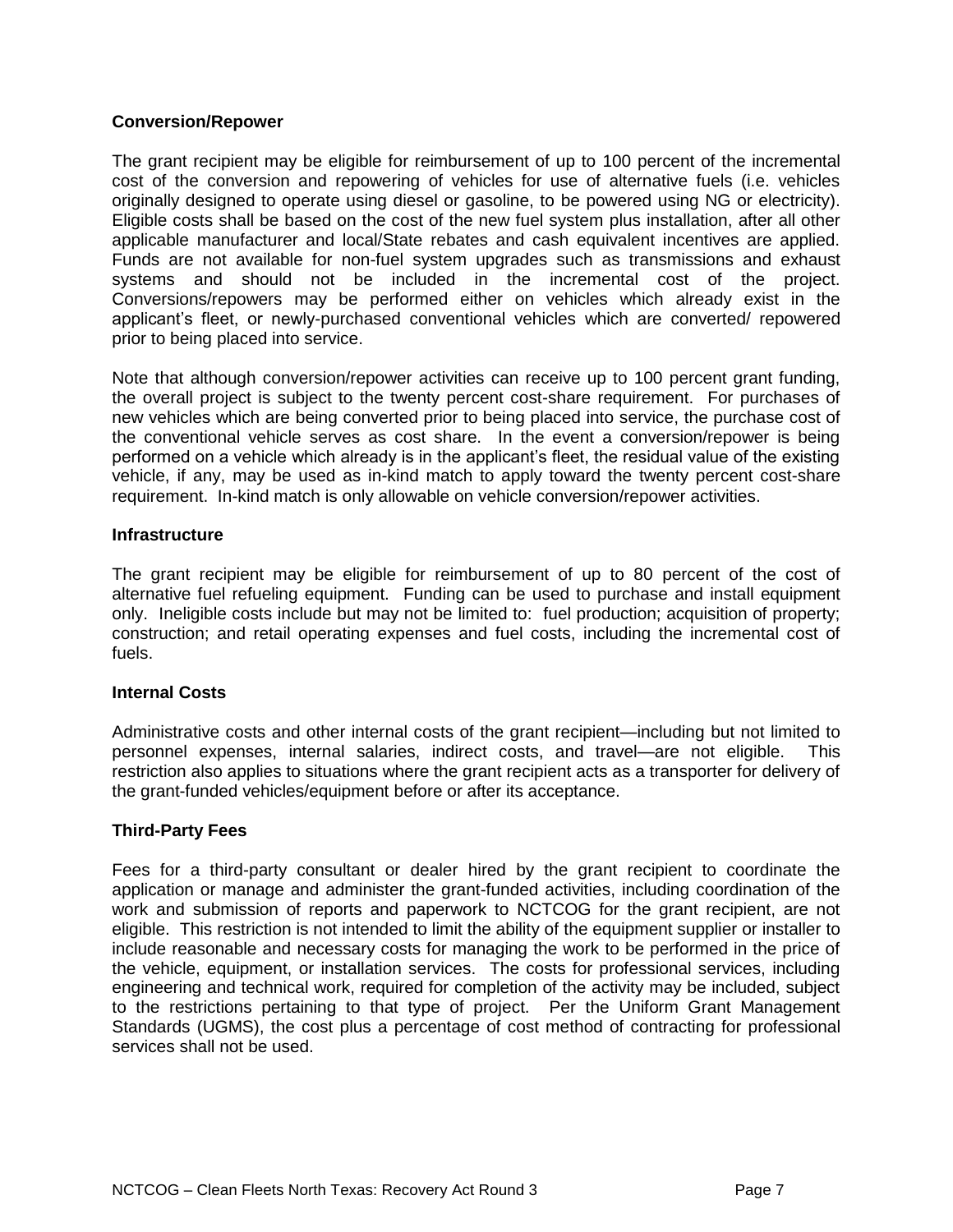## <span id="page-7-0"></span>**REQUIREMENTS**

Projects must comply with the following elements to be considered for funding.

- **Project Type**: Project(s) must meet criteria stated in Eligible Activities section of this document.
- **Bids/Quotes Included**: Applicant must include at least one bid/quote for each type of Activity included in the proposed project. The bid/quote should include purchase price, taxes, and any applicable installation costs. For vehicle purchase/lease only, one bid/quote for the requested vehicle and one bid/quote for the comparable conventional vehicle must be included. If multiple vehicle types are submitted, one price bid/quote should be provided for each type of vehicle.
- **EPA/CARB Certification Documentation**: Applicant must document EPA/CARB approval of requested engine repowers/vehicle conversions; those proposing repower projects must submit EPA/CARB engine certification; those proposing conversion projects must submit a Certificate of Conformity.
- **Activity Life**: Applicant must commit to complete usage reporting on project use for the full Activity Life of the project. Project-specific Activity Life is as follows:
	- o Light-duty vehicle projects: Five years.
	- o Heavy-duty vehicle projects: Seven years.
	- o Alternative Fuel Refueling/Recharging Facilities: Seven years.
- **Cost-Share:** Each applicant must provide a minimum of a twenty percent (20%) cost share for their project as a whole. In-kind match is allowable on vehicle conversion/repower activities only.
- **Schedule:** Applicant must submit a project schedule outlining major steps in the implementation process as well as an anticipated timeframe for completion.
- **Site Photos, Site Plans, Drawings and Permits:** For Infrastructure projects, applicant must submit site photos and any other information regarding the planned project, such as site plans, drawings, permits, etc., if available.
- **Clean Fleet Vehicle Policy Adoption**: Applicant must have adopted the Clean Fleet Vehicle Policy prior to submitting a grant application. Entities that have adopted the policy must be in compliance with all policy requirements, including annual reporting, in order to be eligible for funding.
- **Project Dates:** All projects must be implemented by November 30 October 31, 2011.
- **Emissions Credit**: Applicant must surrender emissions reductions to NCTCOG to meet air quality requirements and goals. The recipient may not utilize emissions reductions to satisfy other air quality commitments.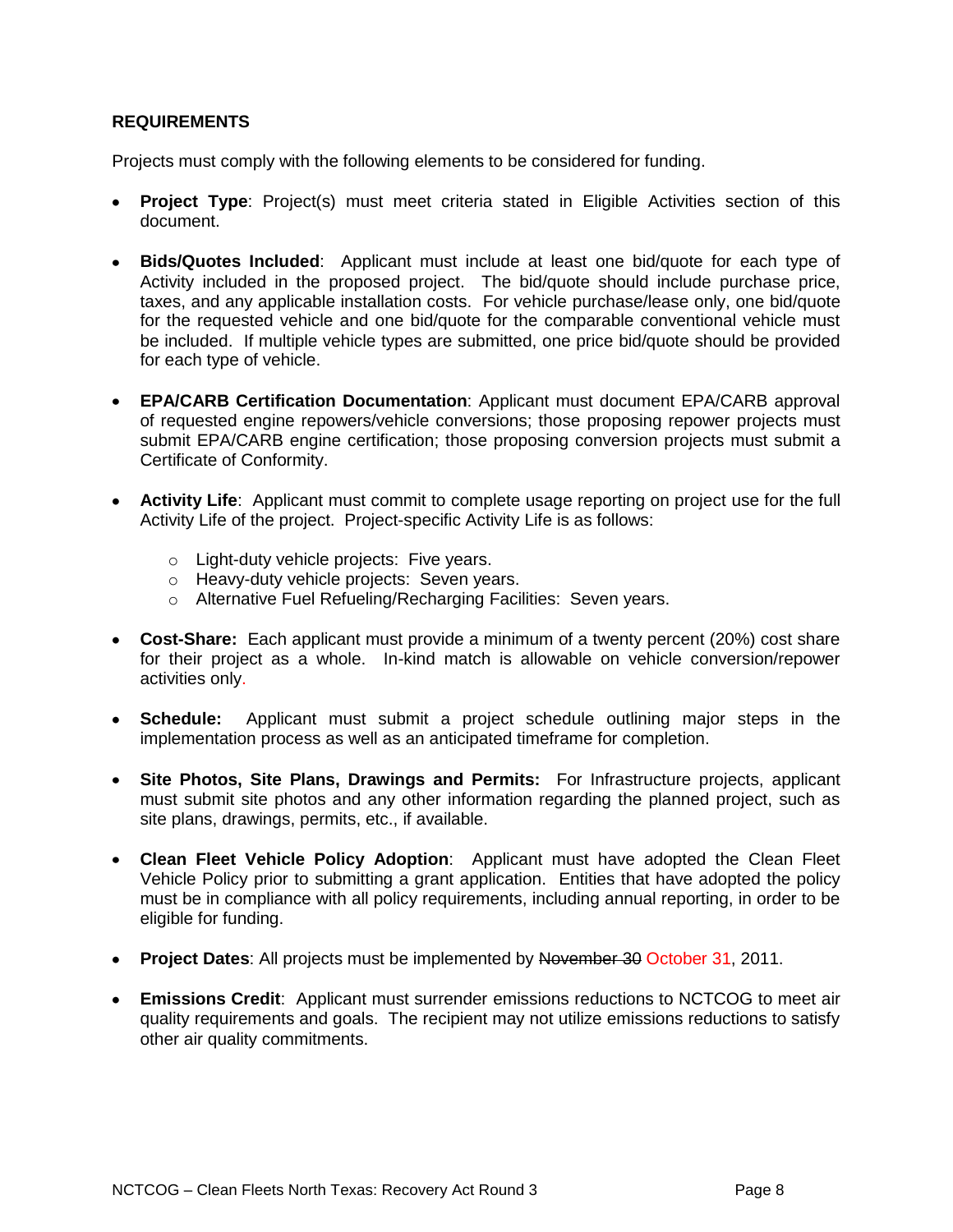- **Voluntary Reductions**: Projects must be voluntary in nature and not required by any State or federal law, rule, regulation, memorandum of agreement, or other legally binding document.
- **Financial Disclosure**: Applicant must notify NCTCOG of the value of any existing financial incentive that directly reduces the cost of the proposed activity, including tax credits or deductions, other grants, or any other public financial assistance, to allow for accurate calculation of incremental cost.
- **Notification**: Applicant must agree to notify the NCTCOG of any changes in the following during the Activity Life: termination of use; change in use, sale, transfer, or accidental or intentional destruction of grant-funded equipment or infrastructure.
- **Written Certification of Disposition:** At the end of the Activity Life, subgrantee must provide to NCTCOG a written certification of the disposition of grant-funded vehicles/equipment. The certification shall describe the continued use and condition of the vehicles/equipment, fair market value, remaining useful life, and any actual or anticipated improvements that may increase the value of the vehicles/equipment.
- **Planning and Purchasing (infrastructure):** Subgrantee shall purchase station components and materials in accordance with all federal, State, and local laws concerning purchase of goods and services. The subgrantee shall oversee the implementation plan and schedules including finalizing permits with building and safety, fire departments; site preparation with concrete, piping and electrical; station installation; and facility start-up, training and operation.
- **National Environmental Policy Act (NEPA) Requirements:** Each subgrantee shall agree to comply with the NEPA and not take any action that will have an adverse environmental impact (e.g., physical disturbance of a site such as breaking of ground) or limit the choice of reasonable alternatives until either a NEPA clearance of final NEPA decision is provided through the NCTCOG by the National Energy Technology Laboratory (NETL) NEPA compliance Officer. Any Project(s) using these funds for the purchase of equipment for new alternative fuel(s) refueling stations and/or purchase of equipment for retrofits of existing refueling stations will additionally be required to provide additional project information and support the Department of Energy (DOE) in order to comply with NEPA.
- **Davis-Bacon and related Federal Acts:** The American Recovery and Reinvestment Act (ARRA), Section 1606 requires that the Davis-Bacon and related federal acts apply when federal funds in excess of \$2,000 are used for the construction, alteration, or repair (including painting and decorating) of public buildings or public works. These acts require that the contractors and subcontractors pay their laborers and mechanics employed under the contract no less than the locally prevailing wages and fringe benefits for corresponding work on similar projects in the area. The subgrantee shall be responsible for insuring that these acts are enforced when funds provided under this award are used for any construction, alteration, or repair (including painting and decorating) of public buildings or public works in excess of \$2,000. For more information related to compliance, visit [http://www.dol.gov/esa/whd/contracts.dbra.htm.](http://www.dol.gov/esa/whd/contracts.dbra.htm)
- **Buy American Act:** Under the ARRA, Section 1606, subgrantees must insure that appropriate steps are be taken that all of the iron, steel, and manufactured goods used in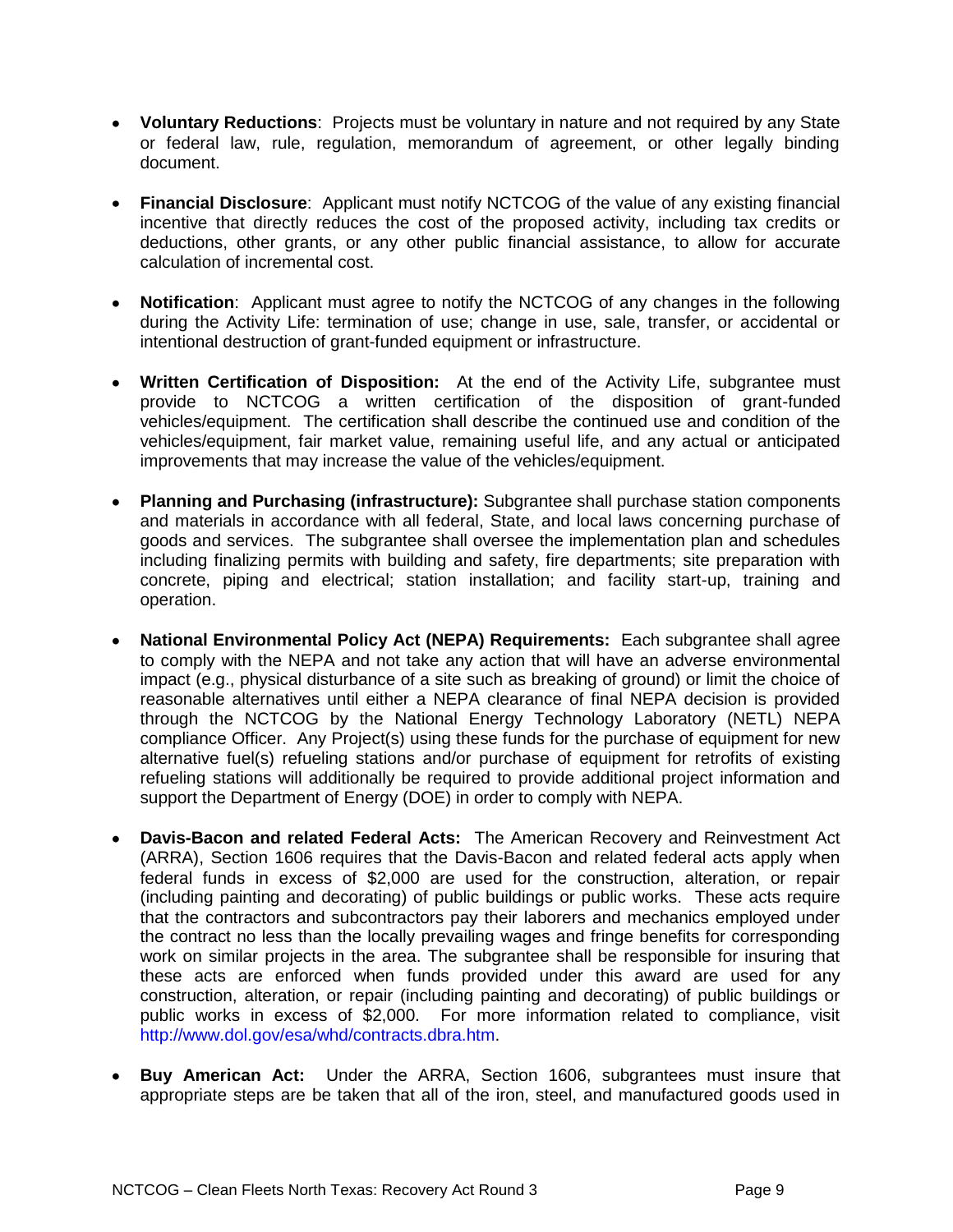the project are produced in the United States, unless the product is subject to an international trade agreement, or, obtain an exception through the NCTCOG from the DOE that:

- $\circ$  The cost of the product will increase project cost by 25 percent,
- $\circ$  The product is not available in sufficient supply and reasonably available commercial quantities of sufficient quality, or
- $\circ$  Enforcement of the Buy America provision is inconsistent with public interest.

The regulatory reference is 2 Code of Federal Regulations Part 176 and may be read at [http://www.whitehouse.gov/omb/assets/fedreg2009/042309recovery.pdf.](http://www.whitehouse.gov/omb/assets/fedreg2009/042309recovery.pdf)

## <span id="page-9-0"></span>**SCHEDULE**

| <b>Task</b>                                                    | <b>Estimated Timeframe</b>                                                          |
|----------------------------------------------------------------|-------------------------------------------------------------------------------------|
| Call for Projects Opens                                        | December 13, 2010                                                                   |
| Call for Projects Deadline                                     | 5 p.m. Central Time on the last Friday of each<br>month beginning January 28, 2011. |
| <b>Finalize Staff Recommendations</b>                          | Monthly until funds are exhausted                                                   |
| <b>Announce Awarded Projects</b>                               | Monthly until funds are exhausted                                                   |
| Mail Subgrantee Agreements/<br>Notice to Proceed               | Ongoing upon award announcement                                                     |
| <b>Final Call for Projects</b>                                 | June 24, 2011 or whenever all funds have been<br>awarded, whichever comes first.    |
| Project Implementation Deadline/<br>Final Invoice Due Complete | November 30 October 31, 2011                                                        |

## <span id="page-9-1"></span>**SELECTION CRITERIA**

Properly completed, eligible applications will be evaluated and ranked by NCTCOG staff based on the following criteria:

Quantitative Assessment (NCTCOG will take into consideration that not all criteria may be appropriate for all activities)

- Cost per ton of nitrogen oxides  $(NO<sub>X</sub>)$  reduced in the DFW nine-county ozone nonattainment area
- Cost per ton of fine particulate matter ( $PM<sub>2.5</sub>$ ) reduced in the DFW nine-county ozone nonattainment area
- Cost per ton of carbon dioxide  $(CO_2)$  reduced in the DFW nine-county ozone nonattainment area
- Cost per gallon of gasoline/diesel fuel reduced
- Degree of petroleum displacement

Qualitative Assessment

- Voluntary replacement of existing fleet vehicle or engine with new vehicle or engine
- Additional funding provided by applicant as a match to awarded funds over and above the minimum cost share required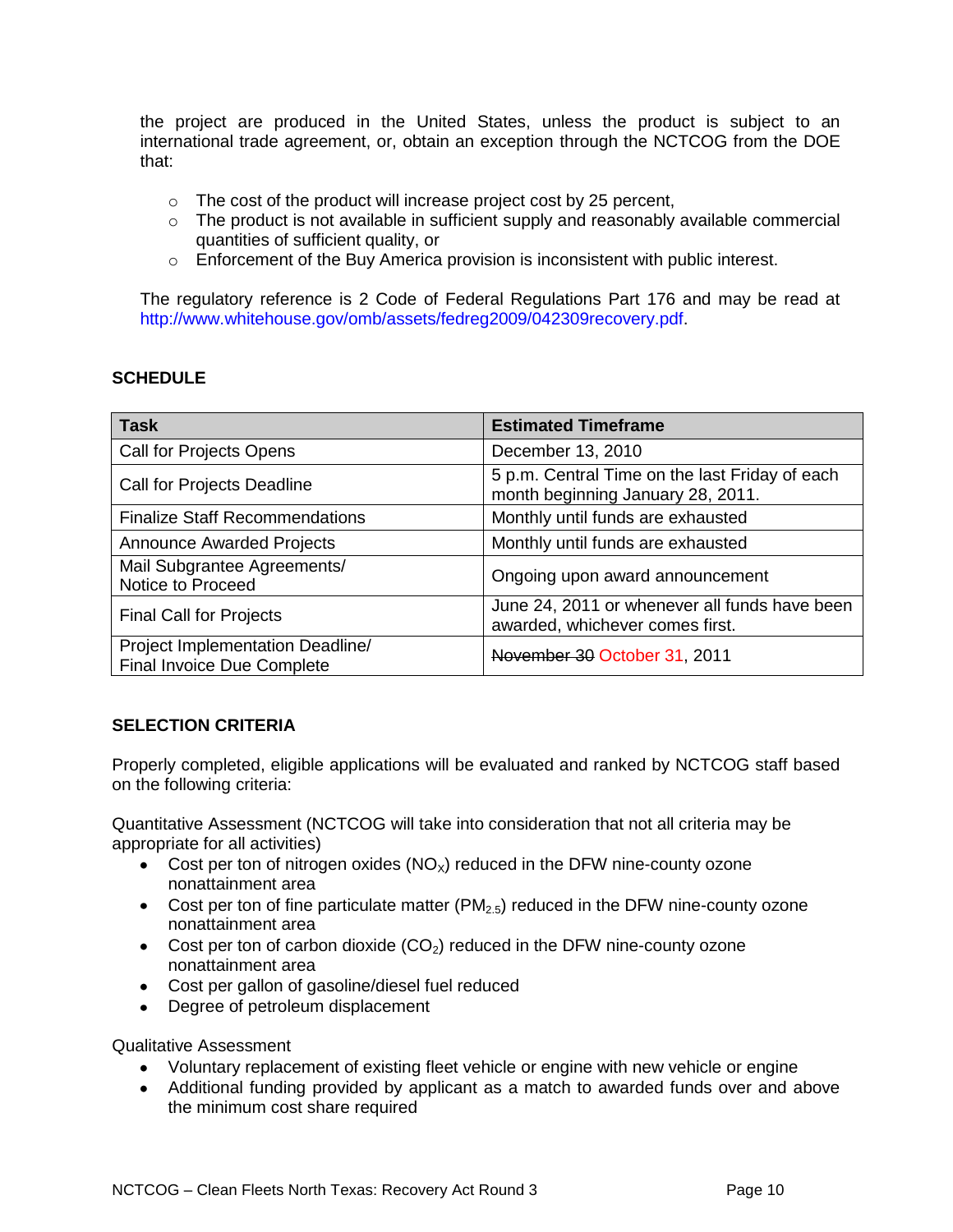- Participation in other air quality related programs
- Timely implementation schedule (all projects must be complete by November 30 October 31, 2011)
- Clearly identified project costs and implementation procedures
- Previous participation in Regional Transportation Council funding programs- applicants with no previous participation will receive neutral consideration for this element
- Strategic program goals including consideration for Environmental Justice

NCTCOG is not obligated to fund a proposal from an applicant that has demonstrated marginal or unsatisfactory performance on previous grants or contracts with the NCTCOG and/or other State agencies. NCTCOG is not obligated to fund a proposal from an applicant based on a determination of the risks associated with the applicant, including the financial condition of the applicant and other risk factors as may be determined by the NCTCOG.

Regardless of the scores and ranking assigned, the NCTCOG may base funding decisions on other factors associated with best achieving the goals of the program, and the NCTCOG is not obligated to select a project for funding. Additionally, the NCTCOG may select parts of a proposal for funding and may offer to fund less than the dollar amount requested in a proposal.

#### <span id="page-10-0"></span>**APPLICATION PROCESS**

To submit projects under the NCTCOG Clean Fleets North Texas: Recovery Act Round 3 Call for Projects, follow one of the following submission methods:

#### **Submit Via E-mail:**

Applicants may submit proposals by e-mailing the completed application form and supporting documentation in Microsoft Excel format. The application form MUST be in Excel format; pdf or scanned copies are not acceptable. Supporting documentation, such as bids/quotes or site plans, must accompany the application and may be in any electronic format. Applicants are advised that e-mail submissions are limited to five (5) megabytes in size, per e-mail. Applications for projects that are in the NG Emphasis Area and propane, ethanol, and biodiesel projects may be e-mailed to [lclark@nctcog.org;](mailto:lclark@nctcog.org) applications for projects that are in the Electric Emphasis Area and other hybrid technologies may be e-mailed to [jdanieau@nctcog.org.](mailto:jdanieau@nctcog.org) In order for an email submission to be accepted, the application file must be attached to a transmittal email which includes the certification statement in Item #36 on Page 4 of the application. The applicant must copy and paste the paragraph as it appears in Item #36 into the body of the transmittal e-mail to constitute an electronic signature. If the application package exceeds five (5) megabytes and requires multiple e-mails, this certification statement must be included in each transmittal e-mail.

#### **Submit Hard Copy:**

Applicants who do not wish to submit via e-mail may request to submit a hard copy application. Hard copy submissions will require original signatures. Please contact the NCTCOG staff identified under the *Contact Information* section of this document.

Faxed copies of the application packet will not be accepted.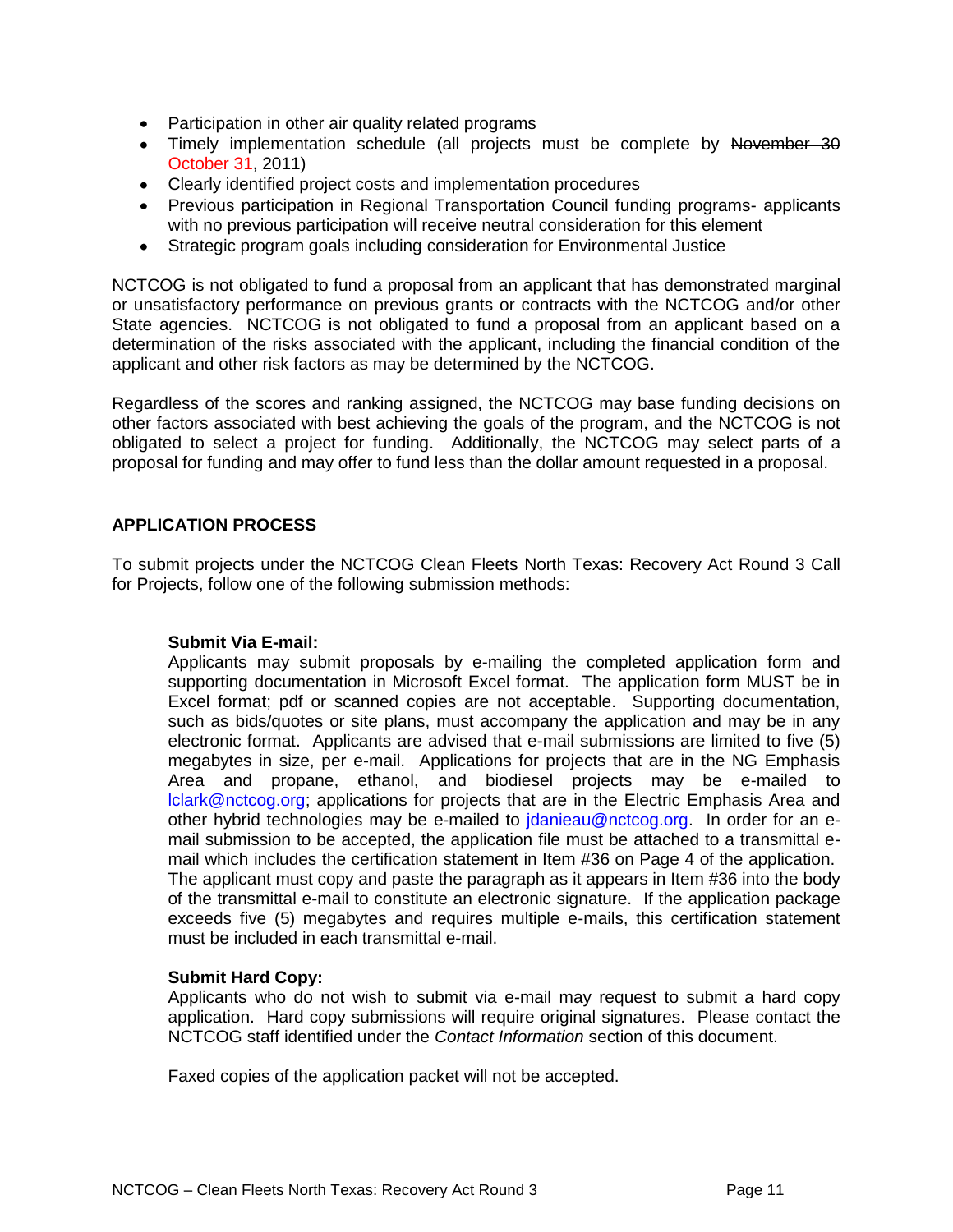**[Applications](http://www.nctcog.org/trans/clean/schoolbus/index.asp?) must be received "in-hand" by 5 p.m. Central Time on the last Friday of each month in order to be considered with that month's applications.** Applications and/or supplemental information which are received after this time and date will be considered late and will not be accepted.

Private consultants may be available to assist in completing and submitting an application. These consultants do not represent NCTCOG, and NCTCOG neither encourages nor discourages the use of a consultant to assist with the application process. NCTCOG has no agreement with any consultant and applications submitted by a particular consultant will not receive any more favorable treatment than other applications. Any fees charged by a consultant are the responsibility of the applicant and may not be charged to the grant, either directly or as an addition to the cost basis of the grant-funded equipment. Also, all purchase decisions must be based on sound business practices and arm's length bargaining. It is generally considered acceptable for an applicant to allow assistance from a dealer or an agent of a dealer in preparing an application, as long as any decision by the applicant to purchase the grant-funded equipment from that dealer is made independently and meets the other reasonableness provisions in the grant contract.

## <span id="page-11-0"></span>**GRANT ADMINISTRATION AND REIMBURSEMENT OF EXPENSES**

Successful applicants will be notified of their selection and the amount of grant funding that may be awarded. Entities selected to receive grant funding will be required to execute an Agreement with the NCTCOG. All services or work carried out under an Agreement awarded as a result of this call for projects must be completed within the specific scope, time frames, and funding limitations. Upon signature and execution of the Agreement by the NCTCOG, a copy of the executed Agreement will be returned to the applicant. NCTCOG will issue a Notice to Proceed indicating that the applicant may begin implementation of grant-funded activities.

Grant funds will be paid out on a reimbursement basis for eligible expenses incurred and paid by the grant recipient. A cost may not be considered incurred until the grant-funded vehicles/equipment have been received and accepted by the grant recipient. Requests for reimbursement shall include documentation to show that the vehicles/equipment have been received and/or installed, and that the expenses have been incurred and paid by the grant recipient. For voluntary replacement, disposition of the old vehicle or engine must take place before the submission of the request for reimbursement. Recipients will also have the option to assign their grant payments directly to a dealer or service provider. NCTCOG will supply reimbursement request forms for use by the recipient. **Under no circumstances will reimbursement be made for costs incurred prior to the date of the Notice to Proceed.**

Upon completion of all grant-funded purchases, the grant recipient will need to submit a final request for reimbursement of all remaining unreimbursed expenses.

To further enhance partnership among all entities as well as market vehicle and technology funded through this program, the grant recipient must also agree to place a label or sticker on the grant-funded vehicles and equipment, upon request by NCTCOG.

Applicants that are successfully awarded funding through this CFP will be obligated to fulfill the requirements of the Agreement for the duration of the Activity Life, including but not limited to achievement of annual usage requirements, surrender of emissions credits, and completion of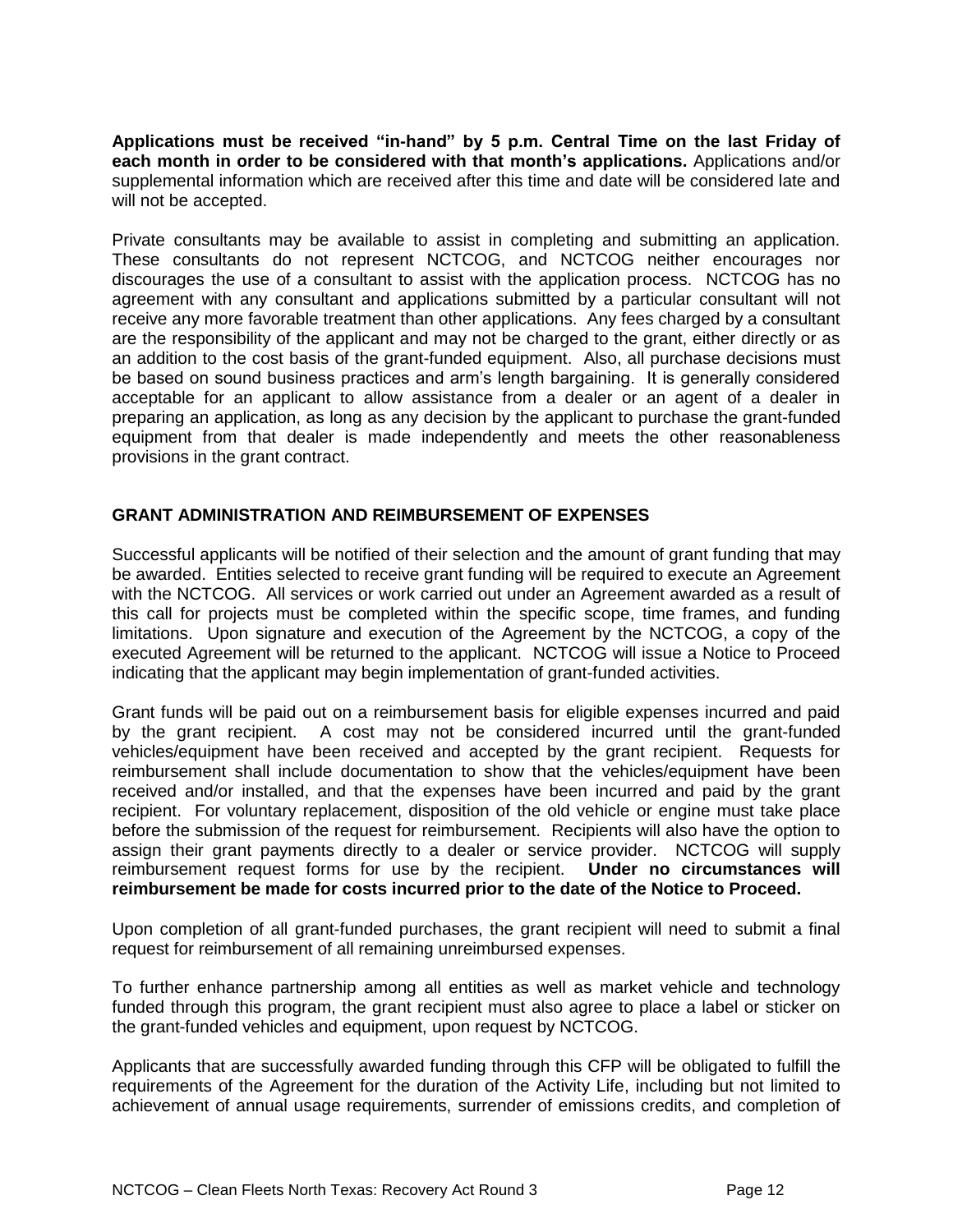reporting requirements to the NCTCOG. Failure to comply with these commitments and/or reporting requirements may result in the return of all or a pro rata share of the grant funds to the NCTCOG.

Grant recipients are responsible for complying with all U.S. Internal Revenue Service (IRS) laws and rules regarding the taxable status of grants. The grant payments are Form 1099 reportable.

#### <span id="page-12-0"></span>**REPORTING REQUIREMENTS**

Award recipients must commit to submitting reports regarding project status for the duration of the Activity Life. Failure to submit these reports pertaining to grant-funded activities may be grounds for termination of Agreement.

#### *Monthly Project Status Report*

A Monthly Project Status Report must be submitted by the  $20<sup>th</sup>$  day of each month for the duration of the Agreement (through November 30 October 31, 2011).

#### *Semi-Annual Usage Report*

A Semi-Annual Usage Report must be submitted by January 15 and July 15 for the duration of the approved Activity Life. Required reporting will include the following information for each activity:

- **•** For Vehicle Activities
	- o Actual Mileage for the Six-Month Reporting Period
	- o Actual Cumulative Mileage
	- o Actual Gallons Fuel Consumed for the Six-Month Reporting Period
	- o Actual Cumulative Gallons Fuel Consumed
	- o Percent of Time Operating in Dallas-Fort Worth Ozone Nonattainment Area for the Quarterly Reporting Period
	- $\circ$  Operational Issues or Changes (if any, such as significant maintenance concerns, repair needs, etc.)
- For Infrastructure Activities
	- o Actual Gallons Dispensed for the Six-Month Reporting Period
	- o Actual Cumulative Gallons Dispensed
	- o Average Price of Alternative Fuel over the Six-Month Reporting Period
	- o Operational Changes (if any, such as significant maintenance/repair needs, temporary closings, etc.)

Usage reporting will be completed online through the NCTCOG Web site [\(www.nctcog.org\)](http://www.nctcog.org/). A user name and password will be provided prior to the end of the first reporting period.

#### *Certified Payroll Reports*

Per the Davis-Bacon Act, any public works infrastructure projects in which work is hired out to contractor(s), Weekly Certified Payroll Reports must be provided by 5 p.m. on the Friday of the week following the reporting period for any week in which applicable work is performed. Reports with original signatures must be submitted to the NCTCOG. Scanned or faxed copies are not acceptable. A copy of this report in included as a reference.